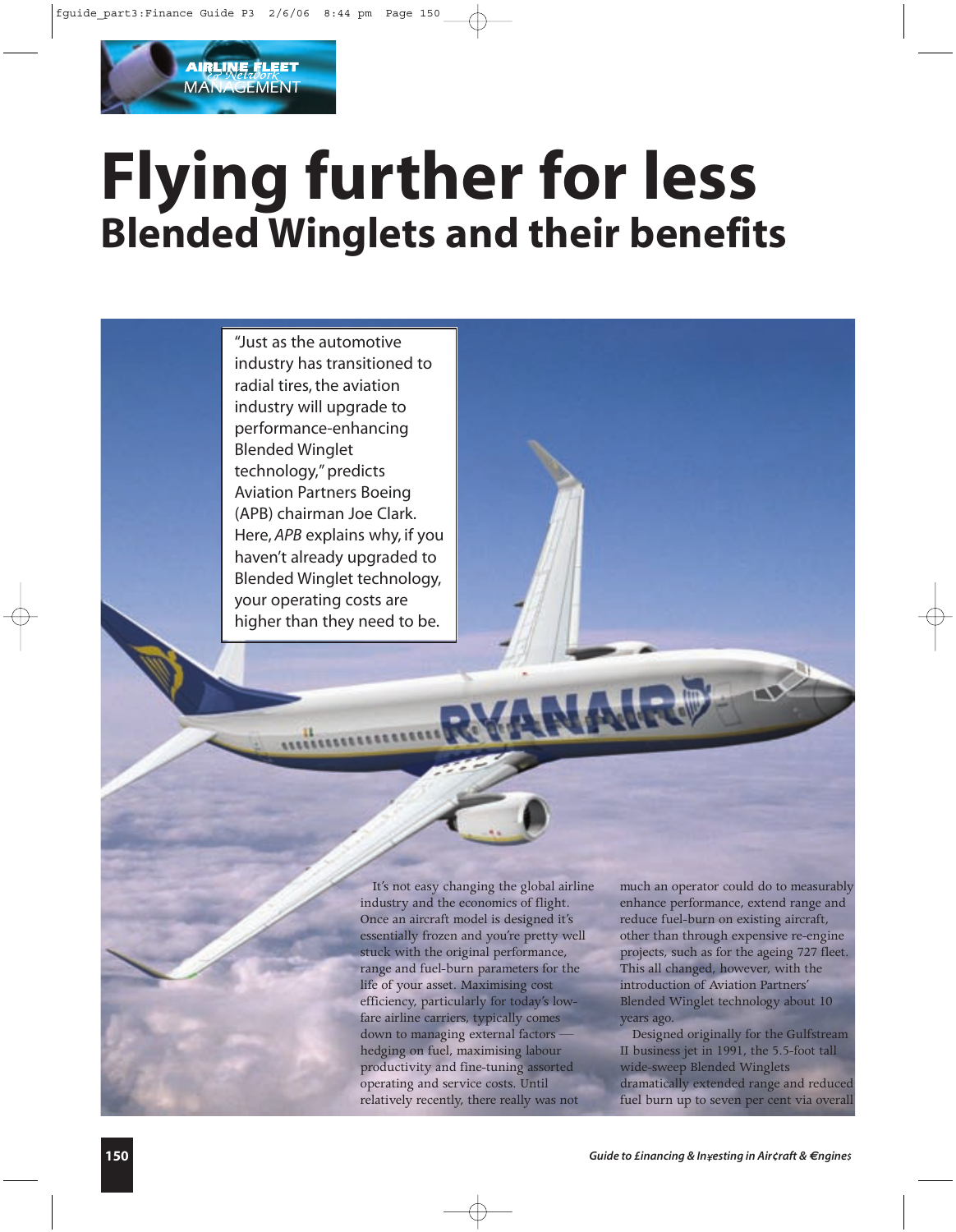

wing drag reduction. Retrofit fuel savings of this magnitude previously required re-designing the entire aircraft or re-fitting new engines. In 1999 Boeing adopted Blended Winglet technology to boost the range and marketability of its Boeing Business Jet. Soon thereafter Aviation Partners Boeing, a joint venture between Aviation Partners and The Boeing Company, began offering Blended Winglet technology to 737 NG operators, both as retrofits and later as buyerfurnished equipment (BFE). The rest, as they say, is history.

### *Changing the economics of flight*

Today, over 1,000 737 NGs are flying with Aviation Partners' Visible Technology, over 50 per cent of the 737- 700/800 fleet is Blended Wingletequipped and more than 85 per cent of all new 737-700s/800s are factorydelivered with this technology. Operators range from Southwest Airlines and Ryanair, with Blended Winglet orders numbering in the hundreds, to smaller operators in farflung locations on all continents of the world. Blended Winglet systems are also available for 757-200s and 737-300

Classics with a programme in development for the 767-300.

Aviation Partners' Blended Winglet systems improve the performance of any commercial or business aircraft, says Aviation Partners Boeing chairman Joe Clark: "People often think of Blended Winglets as only for specific aircraft but that's not true. While we tailor Blended Winglet systems to particular aircraft this technology works on any aircraft, from a smaller regional jet to the Airbus A380."

The primary driver in the mass migration to Blended Winglets among both operators and leasing companies worldwide is quick payback on investment: typically between two and three years on fuel savings alone. Typical 737 NG operators save 95,000-130,000 gallons of fuel per aircraft per year and these fuel savings benefits stay with the operator for the entire economic life of the aircraft. Operators of Blended Winglet-equipped 757-200s save even more: up to 240,000 gallons per aircraft per year. Along with these significant and ongoing fuel savings come a host of important environmental benefits. A Blended Winglet-equipped 737 reduces

*"Our technology allows Oman Air 737-800s to depart Muscat 4,400 pounds heavier thanks to a more efficient wing.This translates to 22 additional revenue passengers being boarded,per flight,during hot summer months."* -Christopher Stafford, director

of sales & marketing,Aviation Partners Boeing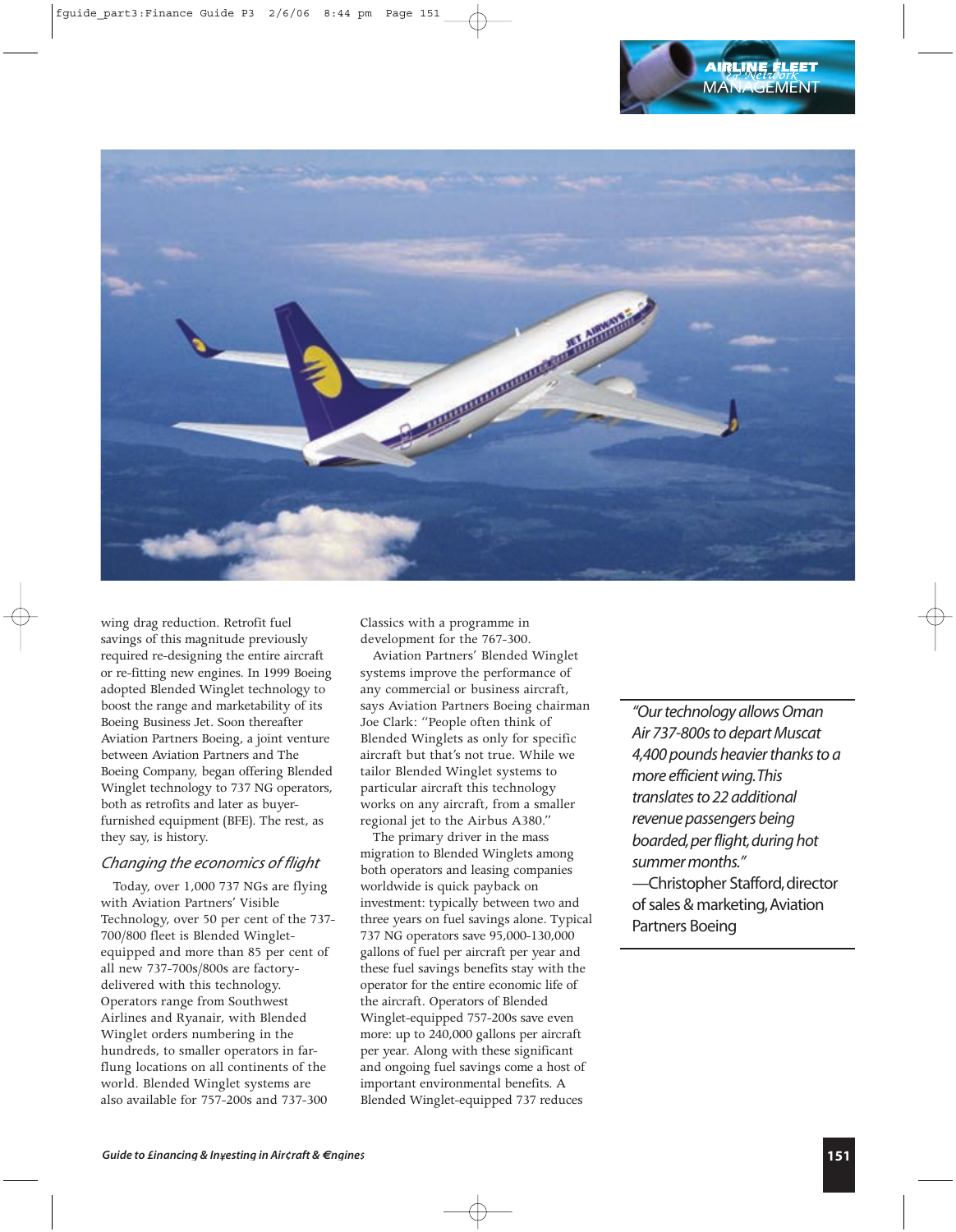

carbon monoxide and nitrous oxide emissions by 4 per cent and 5 per cent respectively while decreasing the take-off noise footprint by 6.5 per cent. Thanks to improved wing efficiency and reduced noise footprints, many Blended Wingletequipped operators in Europe have been able to decrease operating fees and noise surcharges by opting for lower-thrust engines and lower max take-off weight.

With fuel costs recently as high as \$70 per barrel — and not expected to come down dramatically over the foreseeable future — operators are looking for any tools they can use to remain costcompetitive. "While it's the cost-saving attributes of our technology that have made Blended Winglets a necessity for today's progressive low-cost carriers, it's the fuel savings benefits that I'm most proud of," says Clark. "Blended Winglet fuel savings have totalled over 260 million gallons to date and the industry will save another 120 million gallons this year because of our technology. Assuming we deliver 400 Blended Winglet shipsets per year for the rest of the decade, our technology will save approximately 1.5 billion gallons of jet fuel for the decade 2001-2010. At Aviation Partners we're doing our part in a changing world."

## *Blended Winglet design*

Aviation Partners' Blended Winglets differ in several important ways from the small, angular, wingtip appliances you see on many commercial aircraft today. Blended Winglet technology works as well as it does because the winglet systems are sized for maximum advantage based on available wing structure and are shaped with a

patented wide transition chord from wing to winglet to minimise vortex drag. Aviation Partners' chief aerodynamicist Dr Bernie Gratzer created the Blended Winglet back in 1991 by blending the airfoil for maximum performance while ensuring even wing loadings for maximum drag reduction. The end result is a block fuel savings of four to five per cent for 737s and even more for 757-200s, compared to 1-1.5 per cent savings with traditional-style winglets.

## *Cases studies*

Aeromexico, the largest airline in Mexico, has ordered 38 Blended Winglet shipsets for 737-800s and 737-700s. Blended Winglet-equipped 737-800s will be used to replace existing 757-200 routes to the US, including the 1,816nm route from Mexico City to New York. "While 5 per cent block fuel savings were an important benefit to Aeromexico the overriding factor in this purchase decision was the ability to effectively replace 757-200s," says Aviation Partners Boeing's VP sales Patrick LaMoria. "The performance/payload benefit of Blended Winglet technology allows Aeromexico to

*"Leasing companies have become more aggressive recently in investing in our technology for out-of-production aircraft,"says LaMoria."Operators retrofitting leased 757-200s with Blended Winglets typically save three times the cost of additional monthly lease rates based on fuel savings alone."* —Patrick LaMoria,VP sales,

Aviation Partners Boeing

operate economically, with full passenger loads, out of high/hot Mexico City airport."

For Casablanca, Morocco-based Royal Air Maroc, which recently ordered 29 Blended Winglet shipsets for 737-800s and 737-700s, reduced noise and emissions when operating into Europe helped drive the decision to upgrade. "For Royal Air Moroc, the environmental benefits of our technology were particularly important," says Aviation Partners Boeing's director of sales and marketing Christopher Stafford. "Reduced noise and emissions, made possible with our technology, reduce the carrier's operating fees in Europe. With a more efficient wing, Royal Air Moroc has the potential to lower airframe maximum take-off weight to reduce navigation and landing fees within the European Union."

Icelandair found it had an iron-clad case for investing in Blended Winglet technology when it placed an order for seven 757-200 shipsets with options for an additional 15 shipsets. As Icelandair flies its 757-200s about 4,000 hours annually, with average stage lengths of 1,450nm, the Blended Winglet payback is less than two years thanks to fuel savings close to 200,000 gallons per aircraft per year — and engine maintenance cost savings of about \$4,000 per month.

Leasing companies, traditionally hesitant to invest in out-of-production aircraft, now seem willing to 'bend the rules' when it comes to Blended Winglet-enhanced models such as the 757-200. ILFC recently signed a General Terms Agreement to retrofit with Blended Winglets two 757-200s leased by Antalya, Turkey-based SunExpress. As winglets increase residual value and lease rates for lessors, and represent an immediate cash flow positive proposition for lessees, it's a win-win situation. "Leasing companies have become more aggressive recently in investing in our technology for out-of-production aircraft," says LaMoria. "Operators retrofitting leased 757-200s with Blended Winglets typically save three times the cost of additional monthly